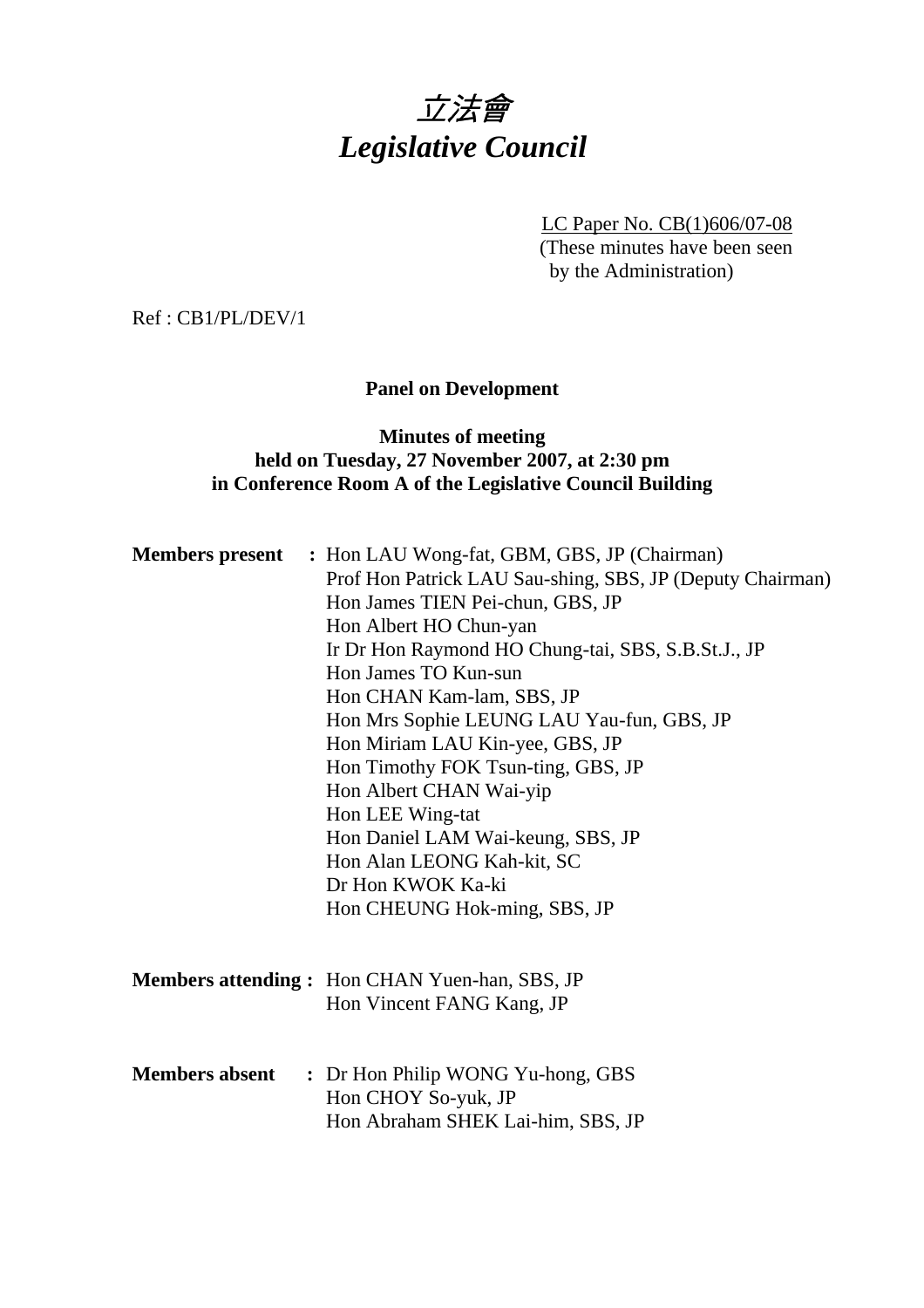| <b>Public officers</b><br>attending      | : <u>Agenda item V</u>                                                                     |  |  |  |  |
|------------------------------------------|--------------------------------------------------------------------------------------------|--|--|--|--|
|                                          | Mrs Carrie LAM<br><b>Secretary for Development</b>                                         |  |  |  |  |
|                                          | Ms Olivia NIP<br>Deputy Secretary for Development<br>(Planning and Lands) 2                |  |  |  |  |
|                                          | <b>Agenda item VI</b>                                                                      |  |  |  |  |
|                                          | Mrs Carrie LAM<br>Secretary for Development                                                |  |  |  |  |
|                                          | Mrs MAK LOK Suet-ling, Susan<br>Deputy Secretary for Development<br>(Planning and Lands) 1 |  |  |  |  |
|                                          | Mrs NG TSE Suk-ying, Ava<br>Director of Planning                                           |  |  |  |  |
|                                          | Mr CHAI Sung-veng, John<br>Director of Civil Engineering and Development                   |  |  |  |  |
| <b>Attendance by</b><br>invitation       | : <u>Agenda item V</u>                                                                     |  |  |  |  |
|                                          | <b>Urban Renewal Authority</b>                                                             |  |  |  |  |
|                                          | Mr Billy LAM<br><b>Managing Director</b>                                                   |  |  |  |  |
|                                          | Mr Quinn LAW<br><b>Executive Director (Commercial and Corporate)</b>                       |  |  |  |  |
|                                          | Mr Joseph LEE<br><b>District Development Director (Operation)</b>                          |  |  |  |  |
|                                          | Mr Ian WONG<br>General Manager (Property and Lands)                                        |  |  |  |  |
| <b>Clerk in attendance:</b> Ms Anita SIT | Chief Council Secretary (1)4                                                               |  |  |  |  |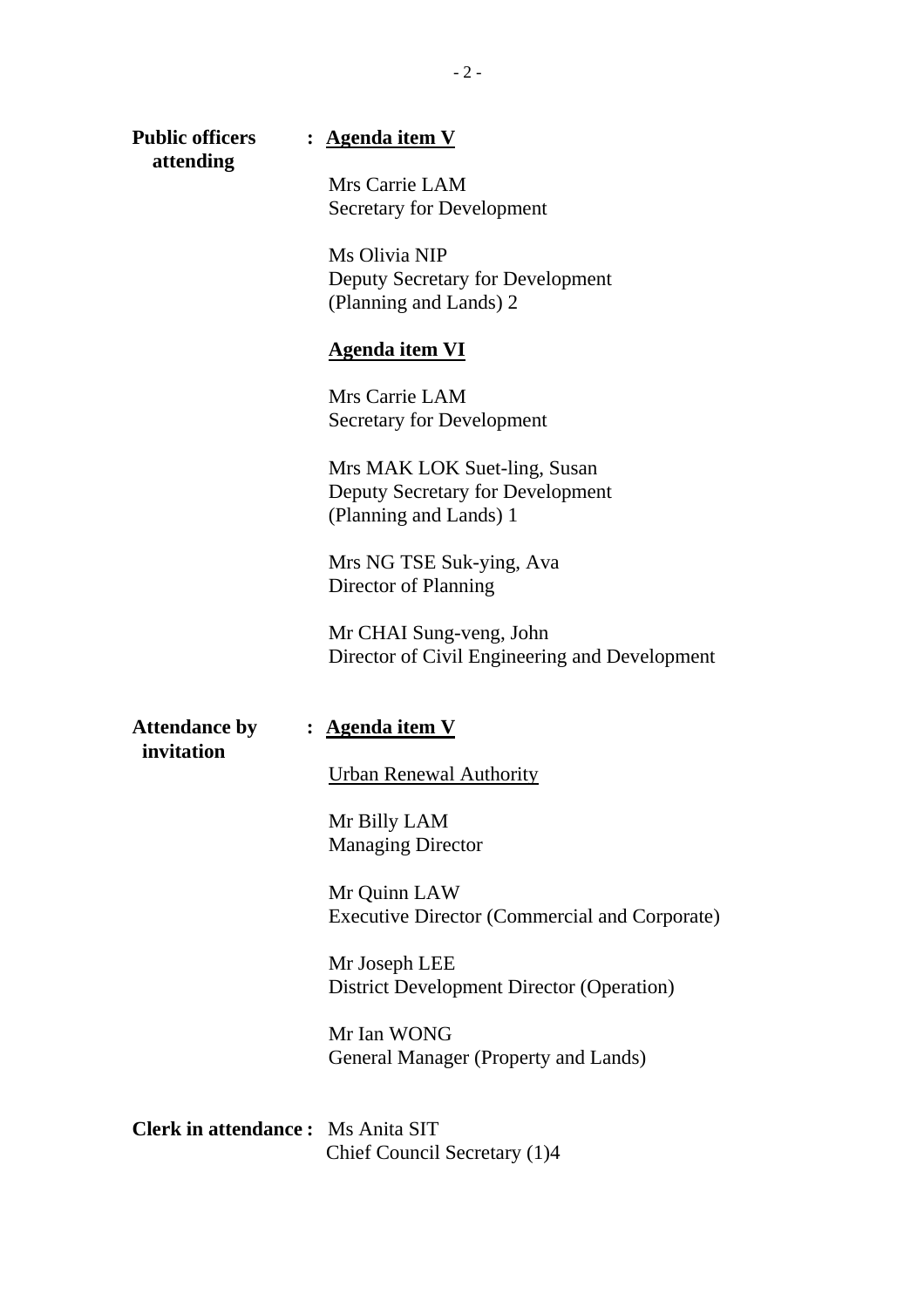|              |                                | <b>Staff in attendance : Mr WONG Siu-yee</b><br>Senior Council Secretary (1)7 |                                               |                                                                                                                                                                                                                      |
|--------------|--------------------------------|-------------------------------------------------------------------------------|-----------------------------------------------|----------------------------------------------------------------------------------------------------------------------------------------------------------------------------------------------------------------------|
|              |                                | Ms Christina SHIU<br>Legislative Assistant (1)7                               |                                               |                                                                                                                                                                                                                      |
| I            | <b>Confirmation of minutes</b> |                                                                               |                                               |                                                                                                                                                                                                                      |
|              |                                | (LC Paper No. CB(1)286/07-08                                                  | $\mathord{\hspace{1pt}\text{--}\hspace{1pt}}$ | Minutes of special meeting on<br>15 October 2007)                                                                                                                                                                    |
|              |                                |                                                                               |                                               | The minutes of the meeting held on 15 October 2007 were confirmed.                                                                                                                                                   |
| $\mathbf{I}$ |                                | Information papers issued since last meeting                                  |                                               |                                                                                                                                                                                                                      |
|              |                                |                                                                               |                                               | $(LC$ Paper No. $CB(1)130/07-08(01)$ -- Letter dated 7 June 2007 from<br>Chief<br>Secretary<br>the<br>Administration on small house<br>policy                                                                        |
|              |                                | LC Paper No. CB(1)205/07-08(01)                                               | $\mathord{\hspace{1pt}\text{--}\hspace{1pt}}$ | Letter dated 5 November 2007<br>from Dr Hon KWOK Ka-ki on<br>temporary reclamation for the<br>construction<br>of<br>Central-Wan Chai Bypass and<br>modification of the Island<br><b>Eastern Corridor Link</b>        |
|              |                                | LC Paper No. $CB(1)300/07-08(01)$                                             | $\mathbb{L}^{\perp}$                          | Information paper on "Capital<br>Works Reserve Fund Block<br>Allocations for 2008-2009"<br>provided<br>by<br>Administration                                                                                          |
|              |                                | LC Paper No. $CB(1)305/07-08(01)$                                             | $\mathord{\hspace{1pt}\text{--}\hspace{1pt}}$ | Information paper on "326WF<br>-- Integration of Lion Rock<br>high level fresh water primary<br>service reservoirs and Tseung<br>Kwan O fresh water primary<br>service reservoir" provided by<br>the Administration) |
| 2.           |                                |                                                                               |                                               | Members noted the information papers issued since last meeting.                                                                                                                                                      |

| Ш | Items for discussion at the next meeting                              |  |            |
|---|-----------------------------------------------------------------------|--|------------|
|   | $(LC$ Paper No. $CB(1)297/07-08(01)$ -- List of outstanding items for |  |            |
|   |                                                                       |  | discussion |
|   | LC Paper No. $CB(1)297/07-08(02)$ -- List of follow-up actions)       |  |            |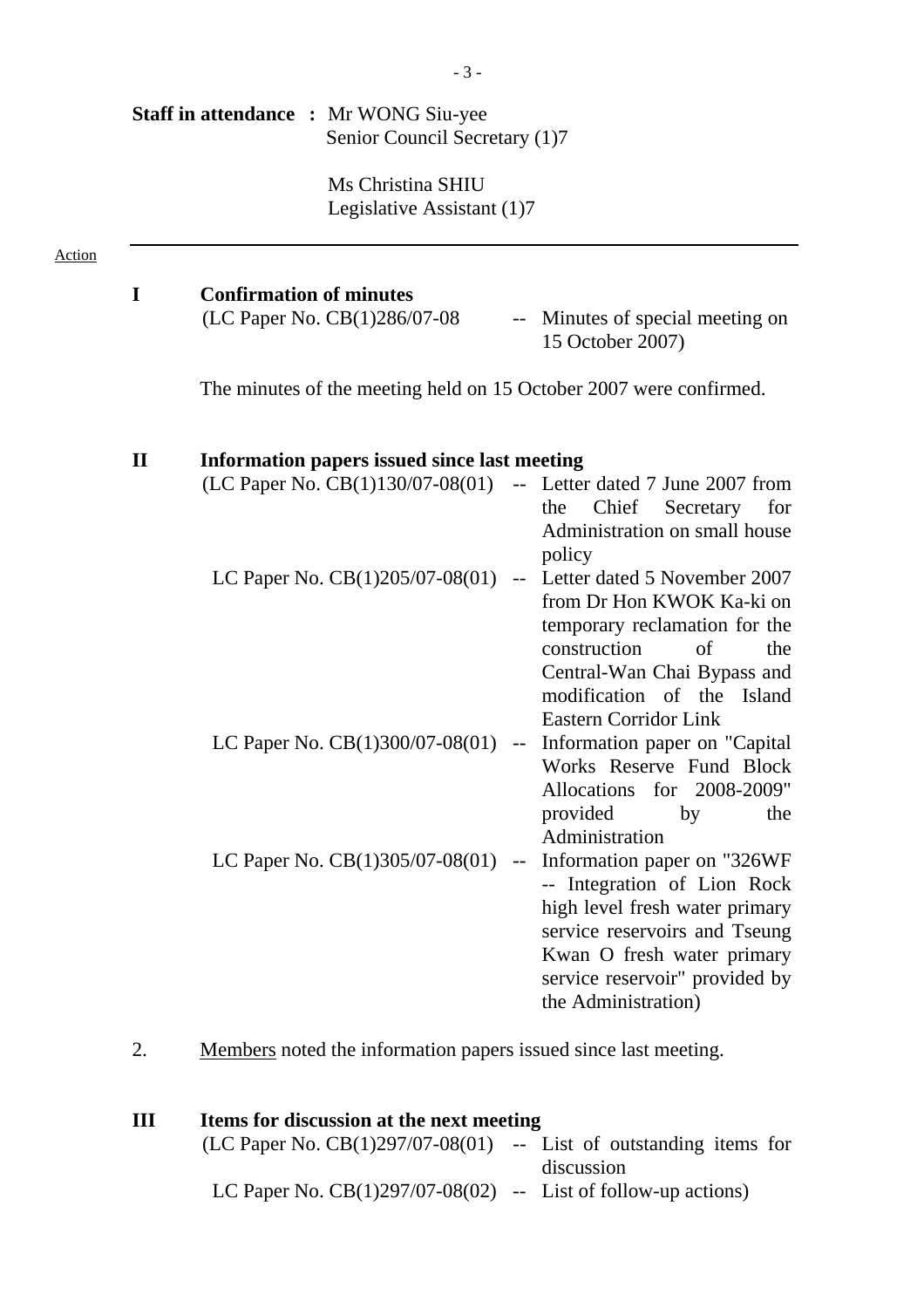3. Members agreed that the following items proposed by the Administration would be discussed at the next regular meeting scheduled for 18 December 2007 --

- (a) Landslip prevention and mitigation strategy;
- (b) Greening -- review and way forward; and
- (c) Proposed creation of a Chief Landscape Architect post.

#### **IV Proposal to undertake an overseas duty visit**

(LC Paper No. CB(1)297/07-08(03) -- Paper on "Proposed overseas duty visit for the studies of the Panel on town planning and urban renewal" prepared by the Legislative Council Secretariat)

4. The Chairman invited members to give views on the proposal for the Panel to undertake an overseas duty visit to study experiences in other places on town planning and urban renewal. Prof Patrick LAU said that an overseas duty visit would be very helpful for the Panel in gaining first-hand information on relevant overseas experiences. By way of illustration, he pointed out that the duty visit to Bilbao by the Subcommittee on West Kowloon Cultural District Development in 2005 had made much contribution to the work of the Subcommittee. In order to allow an in-depth and detailed study on the subject matters of town planning and urban renewal, he suggested and members agreed to conduct an overseas duty visit to Amsterdam and Prague around Easter 2008. Members also agreed that the overseas duty visit would also be open to non-Panel members.

5. Mr Albert CHAN said that overseas experience in promoting cycling in the town planning process could be gained in visiting Amsterdam because it had good and comprehensive cycling tracks and other ancillary facilities for promoting cycling.

| V | Property acquisition policy of the Urban Renewal Authority and<br>related issues |                           |
|---|----------------------------------------------------------------------------------|---------------------------|
|   | $(LC$ Paper No. $CB(1)169/07-08(01)$ -- Letter dated 26 October 2007             |                           |
|   |                                                                                  | from Hon Alan LEONG       |
|   |                                                                                  | Kah-kit                   |
|   | LC Paper No. $CB(1)169/07-08(02)$ -- Letter dated 30 October 2007                |                           |
|   |                                                                                  | from Prof Hon Patrick LAU |
|   |                                                                                  | Sau-shing                 |
|   | LC Paper No. $CB(1)297/07-08(04)$ -- Information paper provided by               |                           |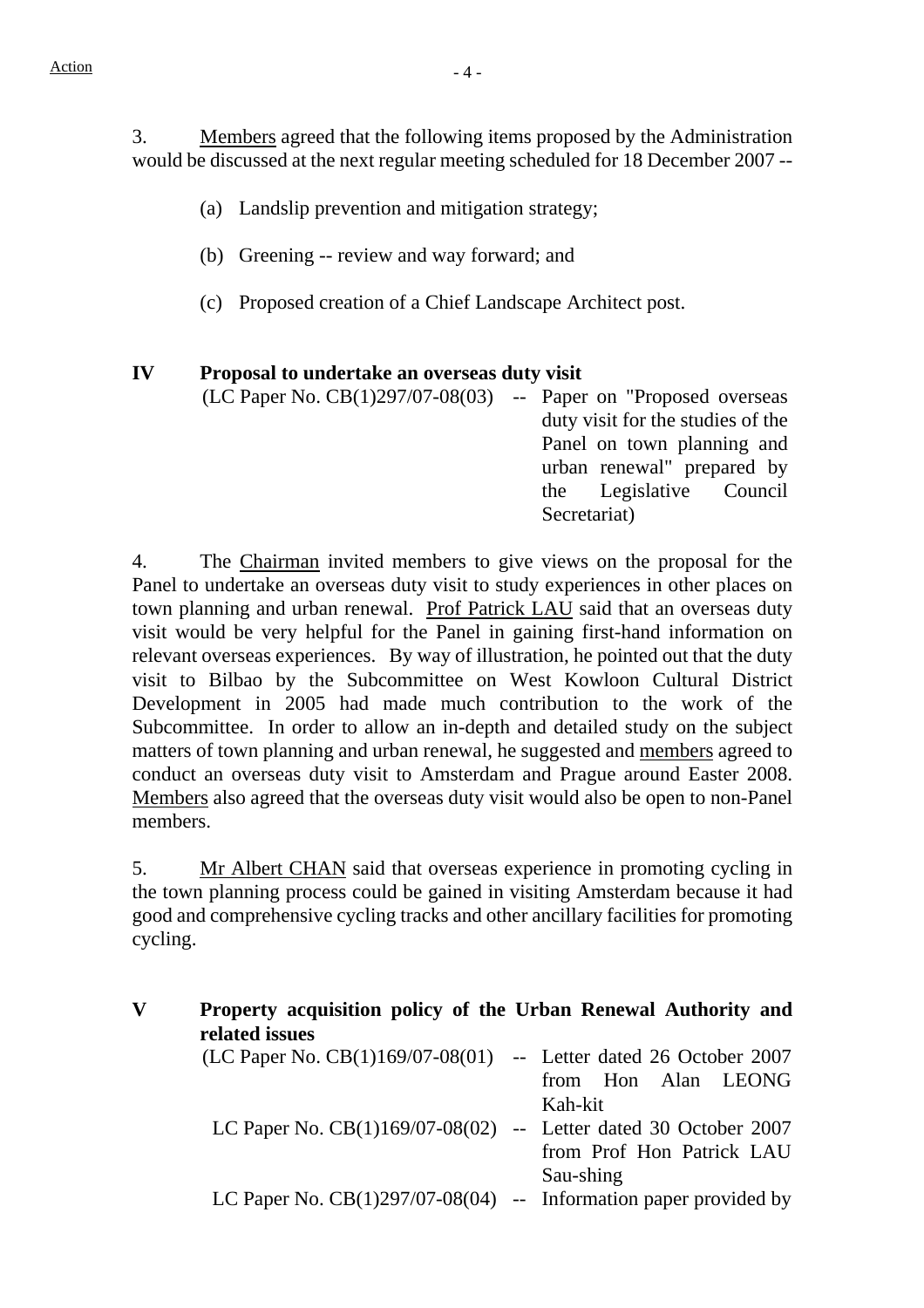|                                                               | the Urban Renewal Authority   |
|---------------------------------------------------------------|-------------------------------|
| LC Paper No. $CB(1)332/07-08(01)$ -- Letter dated 23 November |                               |
|                                                               | 2007 from K28 Sport Shoes     |
|                                                               | <b>Street Concern Group</b> ) |
|                                                               |                               |

6. The Managing Director, Urban Renewal Authority (MD/URA) said that URA's acquisition policies were based on the Government's resumption policy which was agreed by the Finance Committee of the Legislative Council in 2001. In the past, an average of about 80% to 90% of the affected owners voluntarily accepted URA's acquisition offers. URA staff and social service teams operated by non-governmental organizations would provide professional assistance to help affected parties as much as practicable. URA's Review Committee would review URA's decisions in response to requests from affected parties. Calculation of the Home Purchase Allowance and Supplementary Allowance was based on the valuation of seven surveyors and their selection was made by the Chairmen and members of the relevant District Councils through balloting and observed by affected parties. He highlighted the four initiatives under URA's new package of enhancement policies devised in response to the community's changing needs and aspirations. Pointing out that some inconvenience to affected owners and tenants would be inevitable during the urban renewal process, he appealed to members for support of URA's work in improving the living conditions of some 110 000 residents in 1 400 dilapidated buildings.

Joint redevelopment and other compensation options

7. Ms Miriam LAU said that without URA, it would be difficult to implement urban renewal projects because the land interests of many old buildings were dispersed. She asked whether URA would only consider joint redevelopment with major owners. She considered that it should be possible for URA to adopt the same approach for other redevelopment projects by consolidating the dispersed land interests from owners who wanted to participate in joint redevelopment. As in the case of some private redevelopment projects, in order to solicit cooperation and facilitate the implementation of redevelopment projects, URA could consider providing flat-for-flat compensation through contractual arrangements to affected owners who did not wish to receive cash compensation.

8. Prof Patrick LAU considered it unfair if only major owners could participate in joint redevelopment. Owner participation in redevelopment projects was crucial and a people-oriented approach would mean providing a choice for affected parties so that those who wished to opt for cash compensation could move out, and those who wished to participate in joint redevelopment could have an opportunity to do so.

9. In response, MD/URA said that URA would continue its efforts in providing every possible choice for affected parties in response to the calls of the community. The feasibility of joint redevelopment with owners would depend on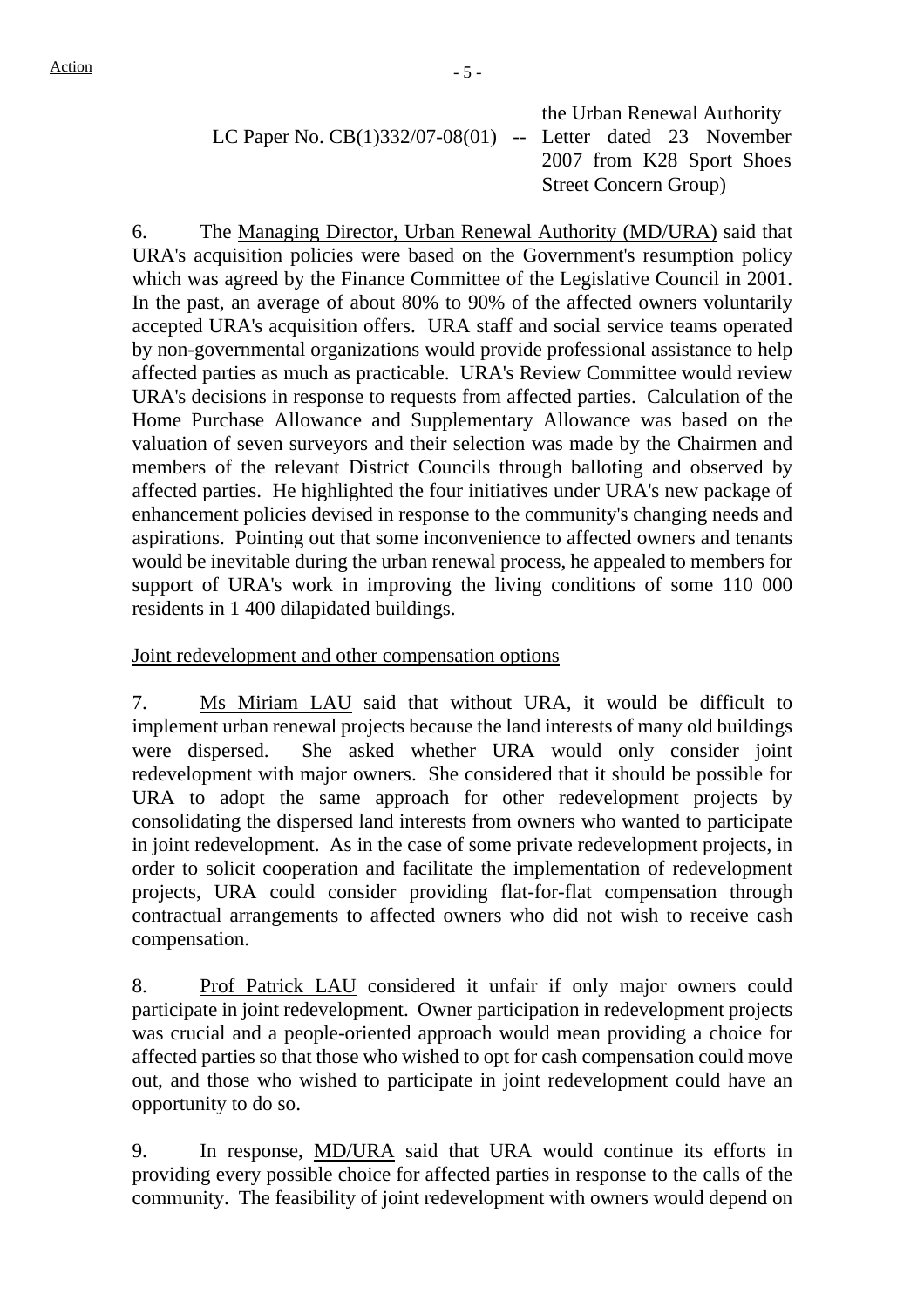the timeframe of the project concerned, overall planning for the district and interest from affected owners. As joint redevelopment was a long-term investment with high risks, not all affected owners would be interested in such an arrangement. URA should be prudent in considering whether to offer such a risky choice. In the past, the joint redevelopment arrangement had been implemented in a project at Hanoi Road of the former Land Development Corporation (LDC) where there was a major owner who had acquired a number of land interests. MD/URA further said that URA's cash compensation was very generous and flexible, and many affected owners preferred to receive cash compensation to improve their living environment as soon as possible. The expression of interest in purchasing arrangement for residential units was to cater for those affected owners who wished to purchase units in the same area where they once lived.

10. Mr Alan LEONG said that URA's four enhancement policies represented a step forward, but queried why there was no mention about joint redevelopment. He urged that the review of the Urban Renewal Strategy should include the issue. Sharing the view that providing a choice to affected parties was crucial in a people-oriented approach in urban renewal, he considered that only through owner participation could owners' aspirations be met. Referring to URA's different treatment for the Nga Tsin Wai Village project and the Peel Street/Graham Street project, he criticized that URA had no objective criteria in relation to joint redevelopment. URA should have transparent criteria in this regard, such as offering the option of joint redevelopment to affected owners when the total percentage of land interests of those owners interested in this option had reached a certain level.

11. In response, MD/URA explained that for the Nga Tsin Wai Village project, URA had invited small property owners to indicate whether they would be interested in participating in joint redevelopment, but most of them were not interested. Given that a major owner developer had acquired about 70% of the land interests, joint redevelopment with that developer would be a practical arrangement.

12. Mr Albert HO referred to the Lai Sing Court private redevelopment project and commented that the project was successful, profitable and implemented through negotiation between the developer and affected owners. He considered that URA should give further consideration to offering joint redevelopment as an option for affected owners. This would provide a win-win situation for all parties concerned and could avoid creating a confrontational situation. He sought clarification on the hearsay that if a major owner owned more than 40% of the land interests, URA would implement a redevelopment project only through negotiation and would not request to invoke the Land Resumption Ordinance. He considered such a policy unacceptable because the discretion of using statutory authority to resume land would be relinquished and URA would be putting itself in an unfavourable condition when faced with unreasonable requests from the major owner concerned. He further asked whether there were any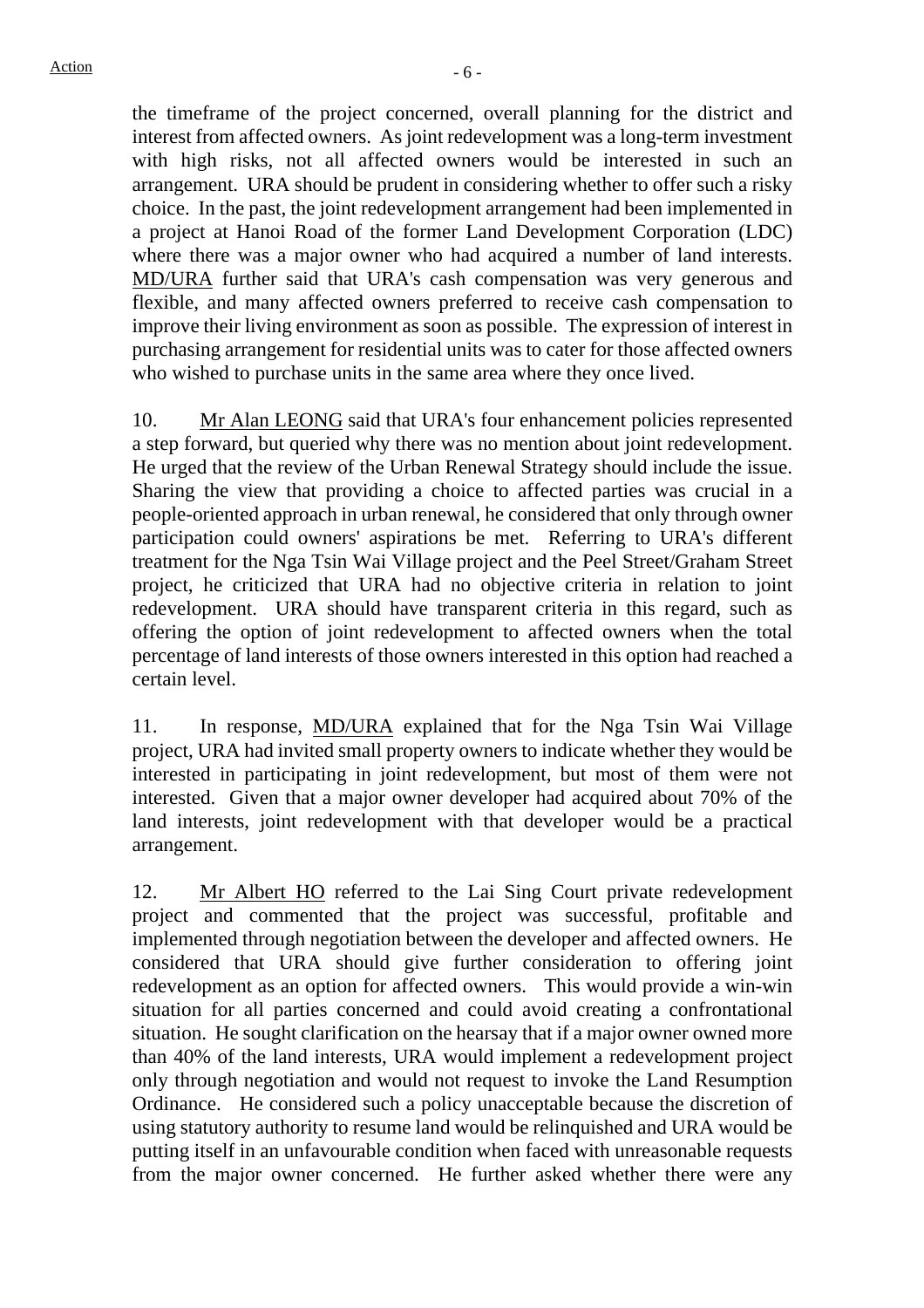precedents in which URA had requested to invoke the Land Resumption Ordinance when an affected owner owned a majority of the land interests.

13. In response, MD/URA said that according to his understanding, the plot ratio of the site of the Lai Sing Court redevelopment project had not been fully utilized before redevelopment, thus making the redevelopment project profitable through raising the plot ratio. The project had also taken a long time to complete. For URA's redevelopment projects, the circumstances were different. The plot ratios of some sites had already been fully utilized; and there was urgency in implementing the priority projects, i.e. those 25 projects that had been announced by the former LDC. Private developers could launch redevelopment projects according to market situations but URA had to follow a predetermined timetable. He clarified that there was no rule that URA would offer joint redevelopment to a major owner owning more than 40% of the land interests. URA had discretion in this regard taking into account whether joint redevelopment for a particular redevelopment project would be in the interest of the community.

14. The Deputy Secretary for Development (Planning and Lands) 2 said that URA would usually request the Administration to invoke the Land Resumption Ordinance when 70% to 80% of the land interests had been acquired but there was difficulty in acquiring the remainder due to reasons such as not being able to reach an agreement with affected owners, land title problems and succession problems. She was not aware of any precedents in which URA had requested to invoke the Land Resumption Ordinance when a major owner owned a majority of the land interests. As one of URA's missions was to launch redevelopment projects which the private sector was incapable of launching, the Administration encouraged URA to cooperate with the major owners in implementing redevelopment projects.

15. In reply to Dr KWOK Ka-ki's enquiry on whether and why URA had changed its acquisition policy after the Hanoi Road project, MD/URA explained that the circumstances of the project were very complicated. Among the 100-odd land titles, a large developer had already acquired a majority of them, with market value of more than 70% of the total. The project was only a test point for joint redevelopment at that time. As most small owners affected by URA's redevelopment projects considered cash compensation flexible and wanted early implementation of the projects, URA had not offered the joint redevelopment option thereafter. However, URA would maintain an open mind on joint redevelopment.

16. Dr KWOK Ka-ki said that the Administration had always emphasized the importance of respecting private property ownership, but this was not the case for URA's redevelopment projects; URA did not provide any options and affected owners could only receive cash compensation. He considered the present acquisition policy unfair to affected owners. He shared the view that providing a choice for affected parties was the crux of the problem. The pace of urban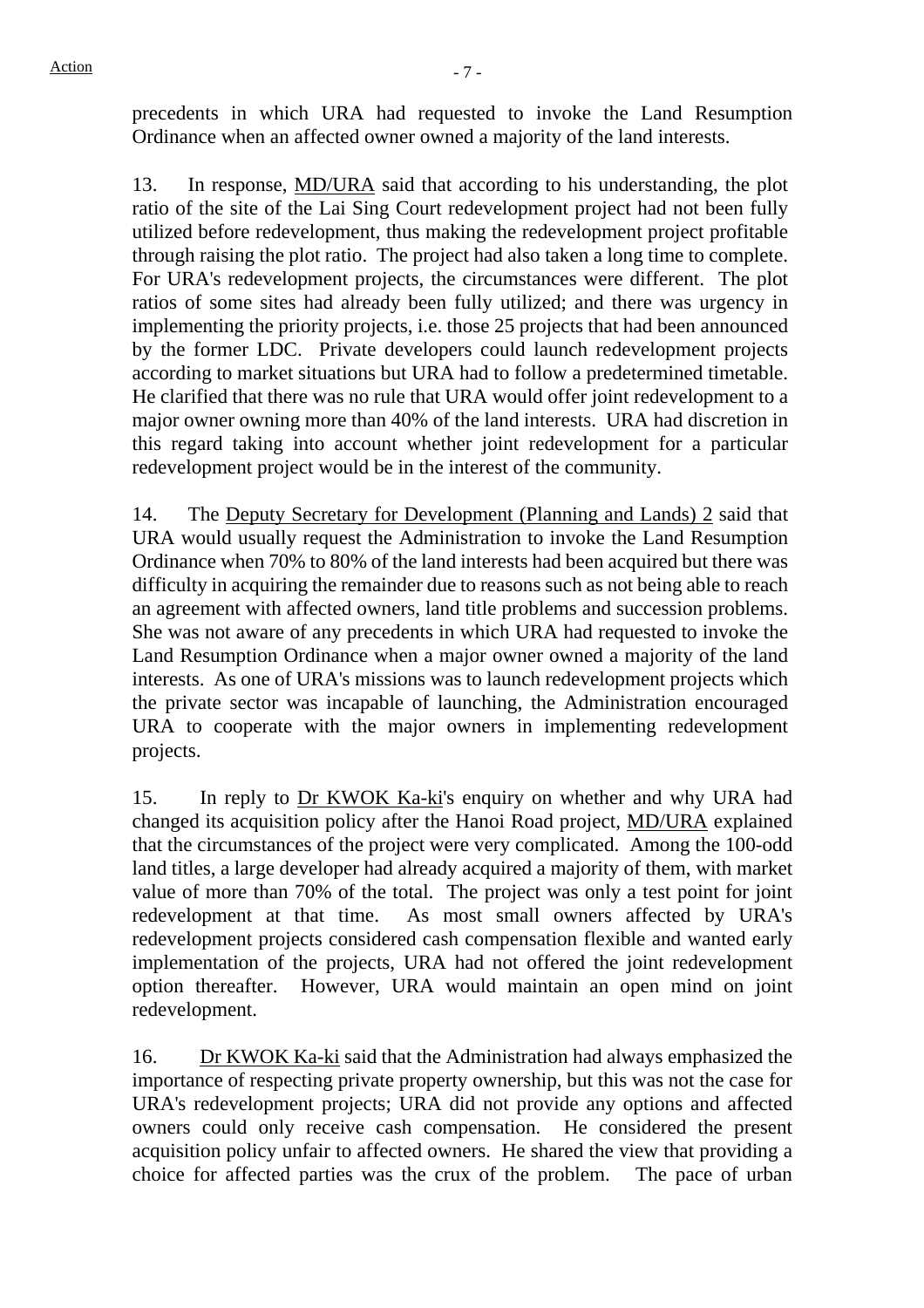renewal could be expedited if affected owners could have a genuine choice. He asked whether the Administration would change its policy.

17. The Secretary for Development (SDEV) said that respecting private property ownership was an established Government policy. The Administration had many administrative safeguards. Only after URA had attempted all other means to reach an agreement with affected owners but failed would the Land Resumption Ordinance be invoked for the public interest.

18. Mr James TO shared the view that the detailed arrangements of the Hanoi Road project were indeed quite complicated and not every owner was willing to shoulder the risks involved in joint redevelopment. Nevertheless, providing such an option would make affected owners convinced.

19. In response to Mr Vincent FANG's suggestion that URA could consider offering joint redevelopment for the Sai Yee Street project by grouping together interested owners, MD/URA said that affected shop owners had diverse views on the issue.

20. For the Nga Tsin Wai Village project, Miss CHAN Yuen-han queried why URA only considered joint redevelopment with the developer but not other affected owners. She also criticized that flat-for-flat compensation and shop-for-shop compensation were not included in the enhancement policies for the Sai Yee Street project, and pointed out that the cash compensation would be insufficient for purchasing a unit in the same area unless there was a dramatic fall in property prices.

## Preservation of special character

21. Mr LEE Wing-tat said that URA's enhancement policies represented a small step forward. However, many shop owners affected by the Sai Yee Street project were still dissatisfied with URA's compensation offer. Although affected sports shop operators would be offered priority to lease shop spaces at the then prevailing market rental after completion of the new development, the tenancy was up to three years only. He wondered whether it was a tactic to tempt the affected owners to accept URA's acquisition offers and asked whether there were any other better arrangements. He considered that there should be more flexibility by offering a longer or renewable tenancy and a lower rental. He also asked whether preservation of the special character of the affected areas should become a long-term policy when URA implemented redevelopment projects in future.

22. In response, MD/URA said that URA would continue to accumulate experience to further improve its work in preserving the special character of areas affected by its redevelopment projects and it would actively consider preserving long-established communities with special character if they were affected by URA's redevelopment projects. In this regard, the Local Sports Shops Arrangement enhancement policy was specifically devised to cater for the Sai Yee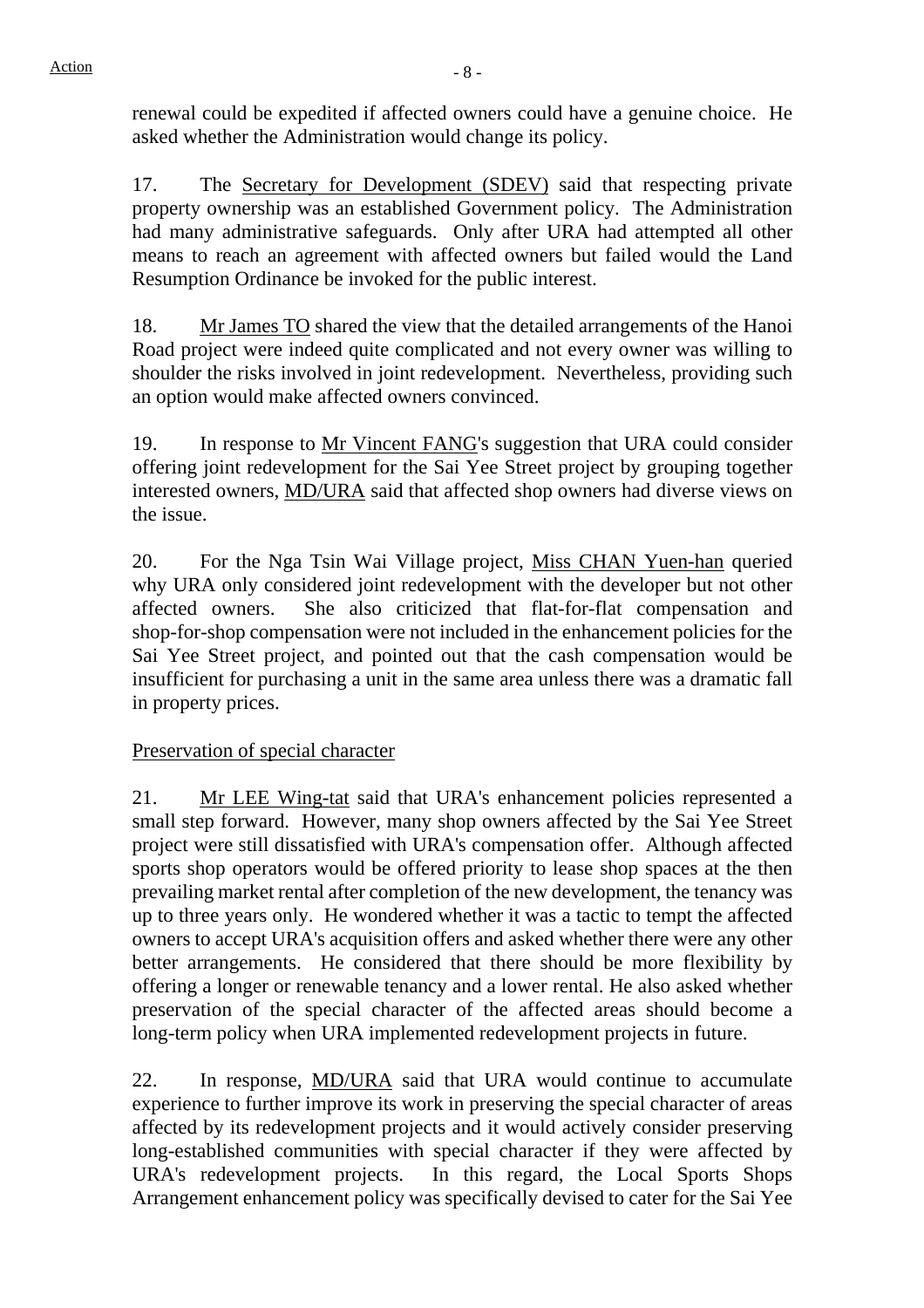Street project. As the market conditions might change, URA would allow some flexibility in tenancy arrangements taking into account the demand from other trades for shop spaces and the then prevailing market rental. URA would consider Mr LEE Wing-tat's suggestions based on individual circumstances.

23. Mr Albert CHAN criticized MD/URA for bureaucratizing URA and suffocating urban renewal during his tenure; and considered it a merit for him to depart from URA. He hoped that his successor, who should not be a retired Government official, would review the Sai Yee Street project. He was extremely dissatisfied with the work of URA. For the Tsuen Wan redevelopment project, he and the former LDC had constant communication and exchange of views, and LDC had heeded his views by changing the mode of handling its projects. However, for the Sai Yee Street project, URA's operation lacked transparency. It threatened and misled owners; adopted disgraceful and divisive tactics; and failed to discuss and cooperate with owners on how to redevelop the area. The Sai Yee Street project, as currently conceived by URA, would destroy the character of the area and an economic miracle, and turn a vibrant community into a shopping plaza managed by a single operator. He further criticized that URA was submissive in dealing with large developers and ignored small owners. He regretted that he had previously expressed support for the \$10 billion injection into URA and urged SDEV to review the Sai Yee Street project.

24. In response, **SDEV** said that Mr Albert CHAN's remark was unfair to MD/URA, and the Panel meeting was not an appropriate forum to comment on MD/URA. The discussion should be forward-looking on how to implement urban renewal under a people-oriented approach. She explained that the Sai Yee Street project was a former LDC project and there was limited flexibility in implementing the project. As the affected residents and shop owners/operators had different aspirations, it was not an easy task to strike a balance. Although the alternate proposal was found to be technically infeasible, the Sai Yee Street project would continue to proceed with a view to meeting various aspirations, as could be demonstrated by URA's new enhancement policies to preserve the character of the area.

25. MD/URA concurred that affected residents and shop owners/operators held different views because they had different interests and backgrounds. During the consultation process, many affected parties urged for redevelopment as soon as possible. URA had introduced the enhancement policies to facilitate preservation of the character of the area. As regards the work of URA, the community would have its judgment.

26. In relation to SDEV's comment that his remark was unfair to MD/URA, Mr Albert CHAN pointed out that URA's redevelopment work often completely destroyed the original community of the localities concerned and was unfair to affected communities and parties, and some people even lost their jobs as a result. As URA refused to explain why the alternate proposal for the Sai Yee Street project was infeasible, the Panel should consider holding a special meeting to seek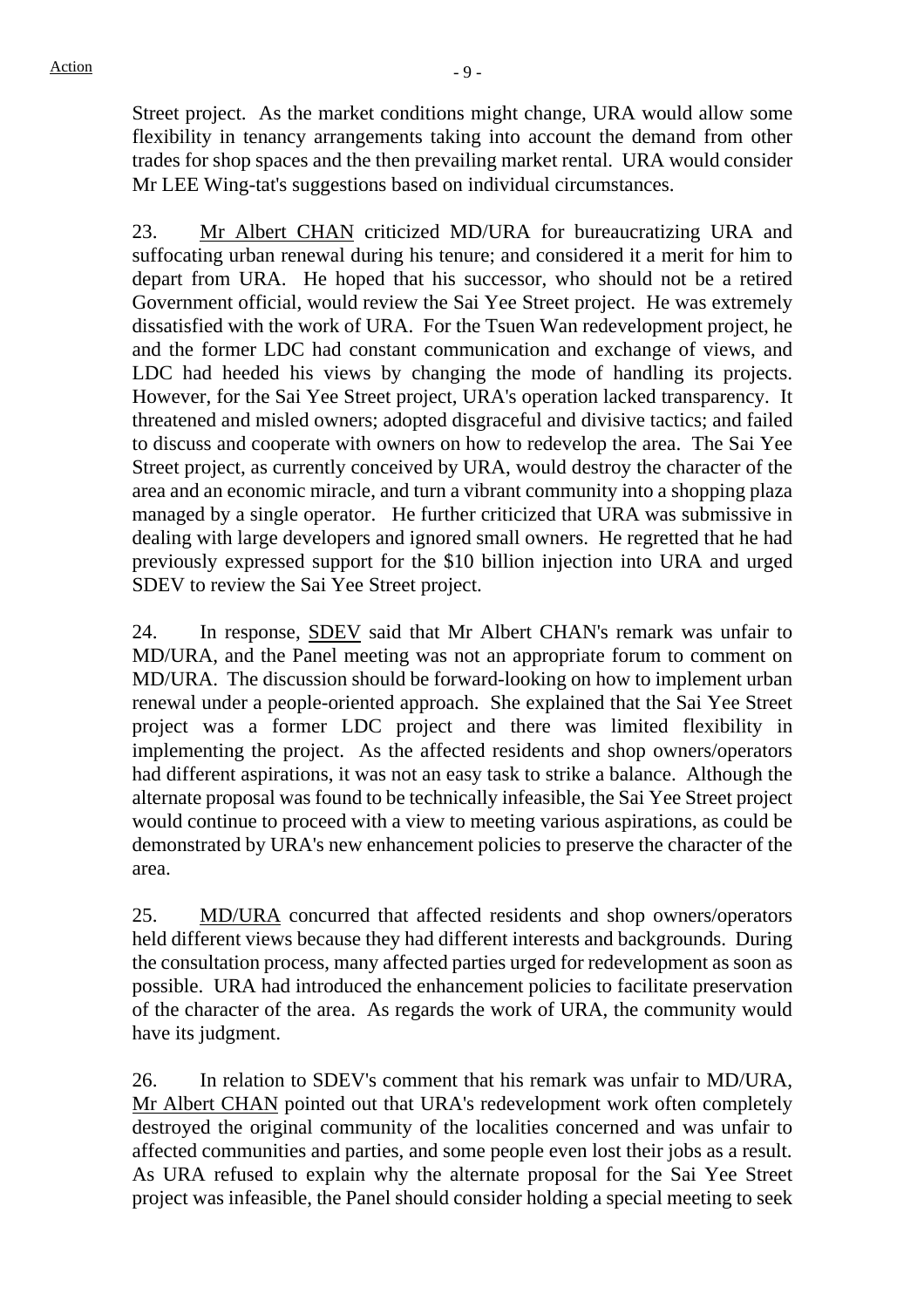an explanation from URA. He pointed out that meetings conducted by URA with affected parties had failed to achieve mutual communication, and Legislative Council Members were refused to attend those meetings. URA had created conflicts between affected residents and shop owners. As many projects, such as the clock tower of the Star Ferry Pier, the Queen's Pier and developments at the West Rail Yuen Long Station and Nam Cheong Station, could be revisited, he queried why urban renewal projects decided long ago could not be examined again if there was a better proposal.

27. Mr James TO considered that as only about one-quarter of the sports shops in the area would be affected by the Sai Yee Street project, there should still be a critical mass to maintain vibrancy in the area. The area would flourish and prosper in future because the number of shops would increase upon completion of the redevelopment project. Instead of weakening, the character of the area would only strengthen.

28. Prof Patrick LAU pointed out that technical problems of the alternate proposal could be resolved and what was required was the Administration's acceptance. He queried why the Sai Yee Street project would not adopt the rehabilitation approach if the Administration and URA emphasized the importance of rehabilitation, and urged them to reconsider the matter. Redevelopment would take three to four years and there was little chance for shop owners to resume their business by then. He doubted to what extent URA had heard the views of the affected shop owners. He was disappointed and saddened that areas with special character, such as Peel Street/Graham Street, would be destroyed. He hoped that the review on the Urban Renewal Strategy would include the above issues.

29. In response, MD/URA said that URA had discussed with affected shop owners and residents on many occasions. Many residents wanted URA to implement the Sai Yee Street project as soon as possible, which was one of 25 projects announced in January 1998 by the former LDC. As the project was announced nearly a decade ago and former LDC projects would be given priority, many affected parties thought that it would soon be implemented and therefore did not maintain their buildings. As such, many residents, and even some shop owners, were eager for early implementation of the project. URA would continue its efforts in implementing the project as soon as possible in response to those calls.

30. Mr LEE Wing-tat asked whether URA would preserve an old grocery aged over a hundred years under the Peel Street/Graham Street project. As many even older buildings in Europe could be preserved, there should not be insurmountable technical difficulties in preserving the old grocery. While acknowledging that a price had to be paid for preservation, he urged URA to show more sincerity in its preservation endeavours.

31. In response, MD/URA said that URA would preserve three pre-war buildings under the Peel Street/Graham Street project. Whether the grocery could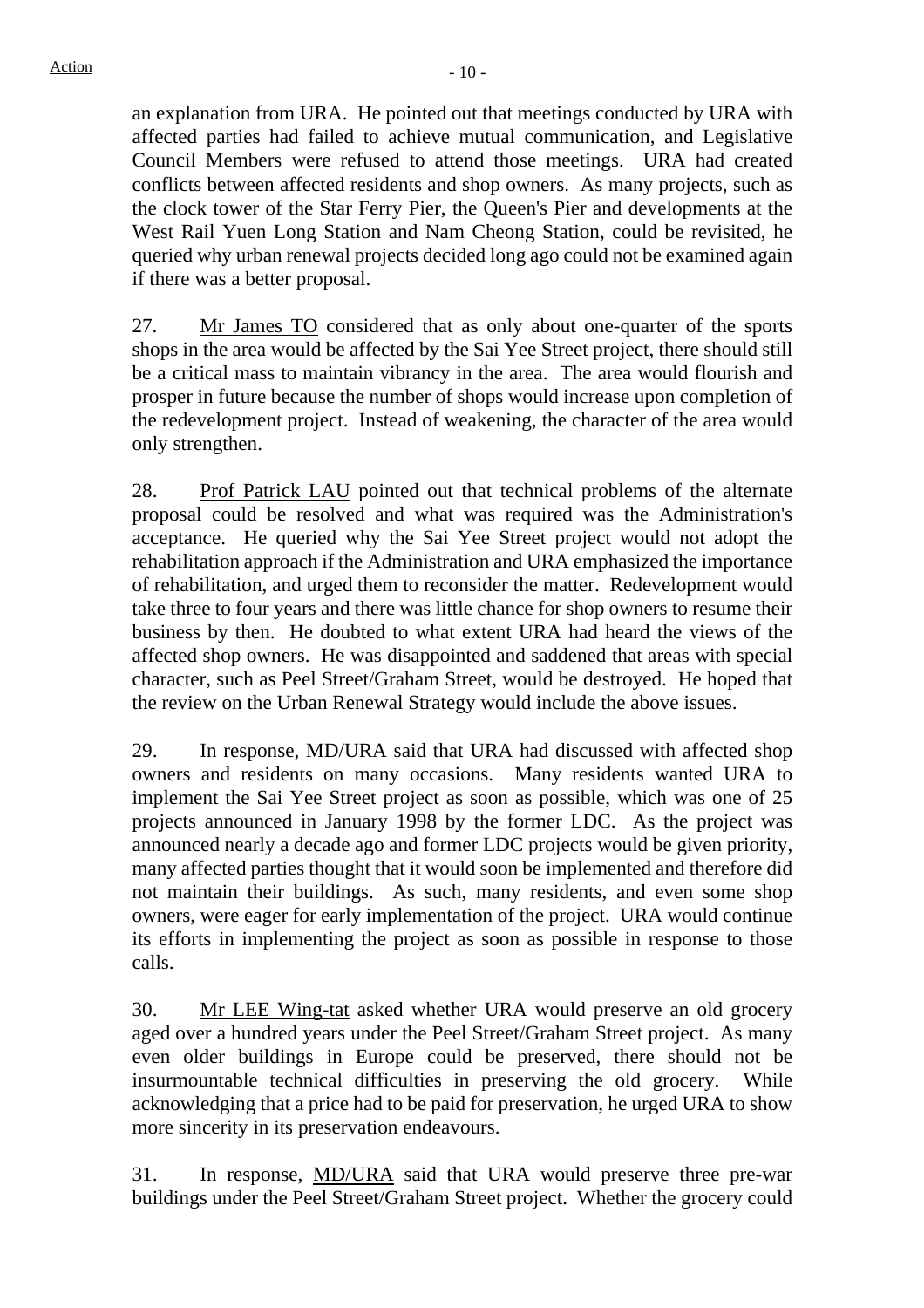be preserved would depend on the outcome of a study on its structural condition. URA's original intention was for the grocery to continue its business in the "Old Shop Street". He affirmed that URA had sincerity in its preservation endeavours but the outcome would depend on the overall redevelopment plan.

32. Dr KWOK Ka-ki opined that the existing old shops should be preserved rather than creating an "Old Shop Street" consisting of fake old shops or brand name shops. He urged URA to pledge to preserve the existing old shops.

33. In response, MD/URA said that the H18 Conservation Advisory Panel had been set up comprising long-time residents, District Council members and experts. The H18 Conservation Advisory Panel would collect views from relevant parties in formulating a proposal on how to take forward the project, addressing issues like the criteria for eligibility as an old shop, whether shops from other districts should be introduced, and whether enhancements to road surface materials and electricity and water supplies should be implemented.

## Balance between development intensity and financial returns

34. Mr CHAN Kam-lam declared interest that he was a member of the URA Board. As the community had increasing aspirations on reducing development intensity through lowering building height and plot ratio and the adequate provision of community facilities, he asked what measures URA and the Administration would adopt to address the conflicting demands because urban renewal needed resources and financial sustainability was an issue. A reduction in the development intensity of a redevelopment project might lead to a deficit. URA should reassure the public on whether it aimed to maximize profits and development intensity.

35. In response, MD/URA said that URA was not a profit-making organization although it was operating under commercial principles. It had a social responsibility to respond to calls from society in relation to the environment, building height and intensity. URA would not maximize building height and intensity, as could be demonstrated by the fact that the maximum allowable gross floor area for the Wing Lee Street/Staunton Street project had been reduced by some 19%. The intensity of the Kwun Tong Town Centre project had also been reduced. URA would adopt stringent requirements in environmental impact assessment and take into account factors like air ventilation, orientation and sunshine in implementing its redevelopment projects, as could be witnessed by the fact that it would conduct non-mandatory air ventilation studies even for redevelopment sites with an area smaller than two hectares. At present, URA had a healthy financial status, but consideration would have to be given to how to balance its books in future. Meanwhile, URA would continue to shoulder its social responsibility in providing a quality living environment when implementing its redevelopment projects.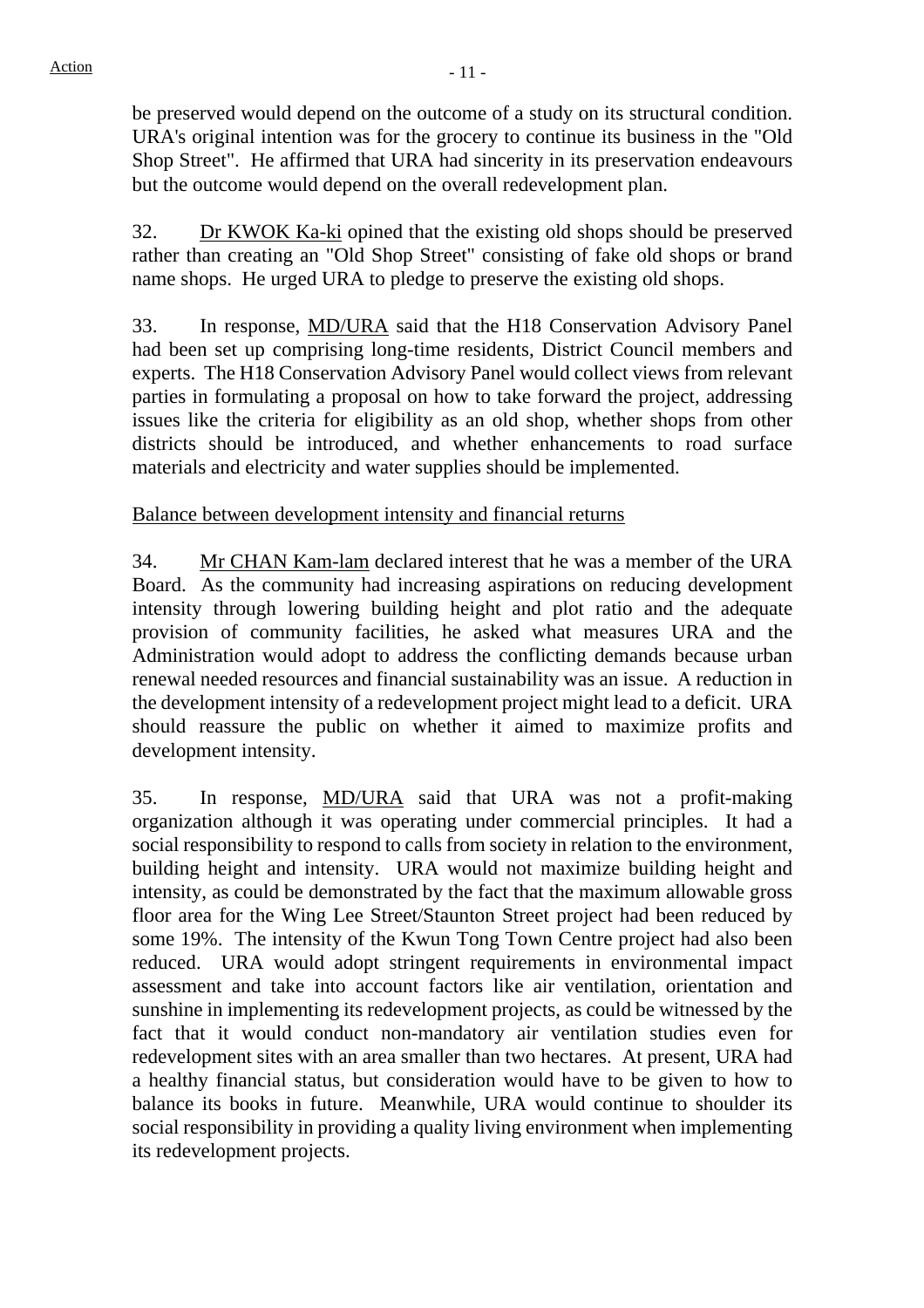36. SDEV added that URA projects would basically be subject to the same requirements of the Town Planning Ordinance just like any private development. Sustainability in urban renewal was of prime importance and if URA's financial viability was affected as a result of responding to community aspirations on planning parameters, the Administration would revisit the matter. She confirmed that a review of the Urban Renewal Strategy would commence next year.

### Other issues

37. Mr Alan LEONG sought clarification on whether URA had already acquired a property at 27A Gage Street, and, if so, the time and reason for the acquisition. As regards the Kwun Tong Town Centre project, he asked why it was impossible for URA to make acquisition offers first before completing the statutory planning process.

38. In response, MD/URA clarified that the property at 27A, Gage Street was acquired by the former LDC and URA used it as a test point for URA's rehabilitation schemes. The General Manager (Property and Lands), URA added that the property was acquired in 1990 by the former LDC and when URA was established in 2001, the property became vested under URA. For the Kwun Tong Town Centre project, MD/URA said that URA would make acquisition offers as soon as possible after obtaining appropriate planning approval from the Town Planning Board.

39. Mr James TO disagreed to the remarks made by some other members about MD/URA's work and departure. He said that although the work of MD/URA was not particularly outstanding and the pace of redevelopment projects was slower than originally planned due to changes in society's calls and values, MD/URA had spent considerable efforts in implementing rehabilitation projects. Mr TO was worried that collusion might arise if MD/URA's successor lacked a civil service background. As regards the enhancement policies, he considered expression of interest in purchasing arrangement a good policy, designation of space for social enterprises acceptable and additional payment of ex-gratia business allowance an enhancement. For the Local Sports Shops Arrangement, he considered it ornamental because the tenancy was only for three years and the market might have changed by then. URA should be decisive in launching the Sai Yee Street project as soon as possible because it was long overdue.

40. In response, MD/URA thanked Mr James TO for his comments and said that it would be undesirable to hold up the priority projects any longer. URA had the determination to launch the Sai Yee Street project within the current financial year.

41. Mr Vincent FANG said that he was concerned about the Sai Yee Street project because it was related to the retail industry. He understood that MD/URA was in a difficult position in the face of the different demands from various parties, and pointed out that urban renewal work would be even more difficult in future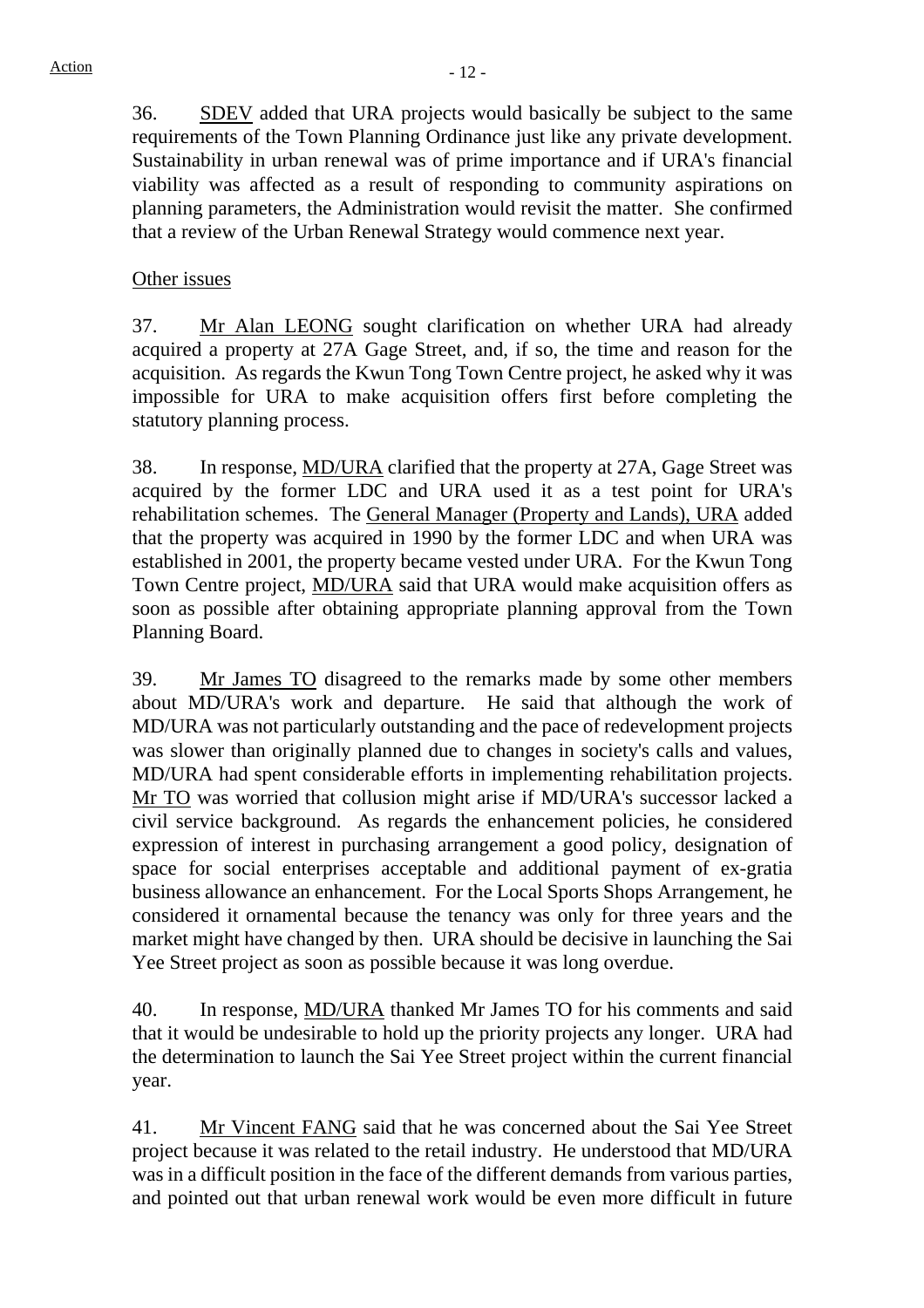because the community's aspirations had changed. Affected shop owners might be willing to move, but they had difficulty in finding another suitable shop unit in the area even if they were willing to pay the costs. In relation to the Local Sports Shops Arrangement, affected shop owners were concerned about the unpredictability of the then prevailing market rental level. If URA could offer an estimate of the rental and affected shop owners considered that it was affordable, they would wish to resume their business in the same area. They also expressed concern about the exact location of the "Sports Retail City". As the redevelopment project might take at least three to four years and there might be delays, affected owners found it difficult to plan ahead. He suggested that a target for completion of the redevelopment project, say three years, should be set.

42. In response, MD/URA said that URA's compensation package was already quite generous. In taking forward the matter, the most important thing was to discuss with the affected shop owners their individual concerns. Only about one-quarter of the sports shops in the area would be affected by the redevelopment project and the "Sports Retail City" would cater for the sports retail industry as far as possible. URA would also consider allocating some shops under the MacPherson Stadium project for selling sports goods subject to agreement with the Hong Kong Playground Association.

43. Miss CHAN Yuen-han said that the Kwun Tong Town Centre project could not achieve the purpose of integrating with nearby districts because of constraints imposed by the boundary of the redevelopment project. While Government policies rather than URA should take the blame for the deficiencies of the Kwun Tong Town Centre project, she was dissatisfied with the way in which URA had handled the Nga Tsin Wai Village project. The fact that many residents wanted to move out as soon as possible had no implication on preservation of the Nga Tsin Wai Village. Although MD/URA's diligence was beyond doubt, problem solving skills and sensitivity were even more important. She did not share the view that the future MD/URA should have a civil service background. She queried why urban renewal measures adopted in other places such as Shanghai and Zhongshan could not be implemented in Hong Kong and urged the Administration to take a forward-looking perspective in urban renewal. Although she still had some reservations, she acknowledged the merits of the enhancement policy of designation of space for social enterprises.

44. In response, MD/URA said that he and Members were all trying to take urban renewal matters forward, only their positions and approaches for achieving the objective differed.

| VI | Final Report of Hong Kong 2030: Planning Vision and Strategy |                                 |
|----|--------------------------------------------------------------|---------------------------------|
|    | (LC Paper No. $CB(1)169/07-08(02)$                           | -- Letter dated 30 October 2007 |
|    |                                                              | from Prof Hon Patrick LAU       |
|    |                                                              | Sau-shing                       |
|    | File Ref: $(20)$ in                                          | -- Legislative Council Brief on |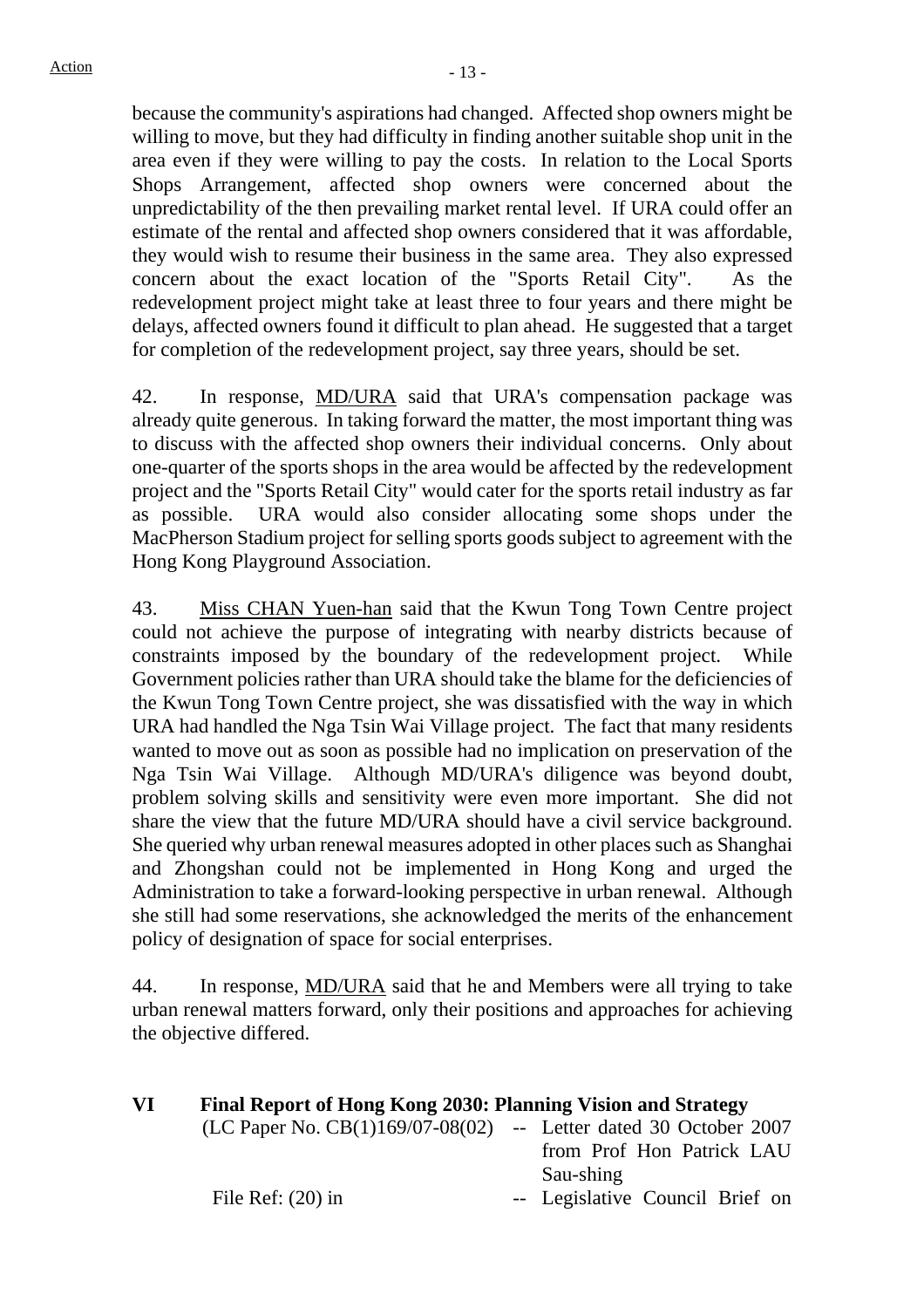| DEVB(PL-P)50/01/126 Pt. 34                                         | "Hong Kong 2030: Planning     |
|--------------------------------------------------------------------|-------------------------------|
|                                                                    | Vision and Strategy Final     |
|                                                                    | Report"                       |
| LC Paper No. $CB(1)297/07-08(05)$ -- Information paper provided by |                               |
|                                                                    | the Administration            |
| LC Paper No. $CB(1)297/07-08(06)$ -- Background brief on "Hong"    |                               |
|                                                                    | Kong 2030: Planning Vision    |
|                                                                    | and Strategy" prepared by the |
|                                                                    | Legislative<br>Council        |
|                                                                    | Secretariat)                  |

45. The Deputy Secretary for Development (Planning and Lands) 1 said that the Administration's paper (LC Paper No. CB(1)297/07-08(05)) provided additional information on the environmentally friendly and energy efficient measures relating to the implementation of New Development Areas (NDAs) recommended in the Study on Hong Kong 2030: Planning Vision and Strategy (HK 2030 Study). The planning and engineering review studies for the NDAs would commence in mid-2008 and Members were welcome to comment on the broad principles and recommendations for NDAs.

46. Dr KWOK Ka-ki was concerned about how to rectify problems resulted from poor planning in urban areas, such as developments creating the wall effect and high intensity developments. There was no mention in the HK 2030 Study on reviewing development parameters like plot ratio. He considered that the railway network should be expanded and road traffic should be reduced. Except for the NDAs located along railway lines, there were no concrete measures on how to reduce road traffic for developments in other areas such as East Kowloon and West Kowloon.

47. In response, the Director of Planning (DPlan) said that NDAs would mainly be medium density developments. NDAs located near mass transport systems like railway stations and transport interchanges would have a medium density with a population of about 100 000. Those further away would have a lower density. The actual development parameters for specific sites would be decided after completing the planning and engineering review studies. As most NDAs would be within walking distance to railway stations, roads could be reduced. The necessary major roads would be built at the periphery of the NDAs and sunken roads would be provided as far as possible for environmental protection. The share of railway passenger-trip of total trips after completion of the NDAs would be around 36% to 37% when compared with the existing 35%. Capitalizing on railway transport in implementing the NDAs would reduce road traffic. For urban areas, new railway lines, such as the Shatin to Central Link and West Hong Kong Island Line, were in the pipeline.

48. SDEV added that the Action Agenda (Annex B to LC Paper No.  $CB(1)297/07-08(05)$  provided specific ongoing and new initiatives under the Development Bureau in line with the directions of the HK 2030 Study. The Chief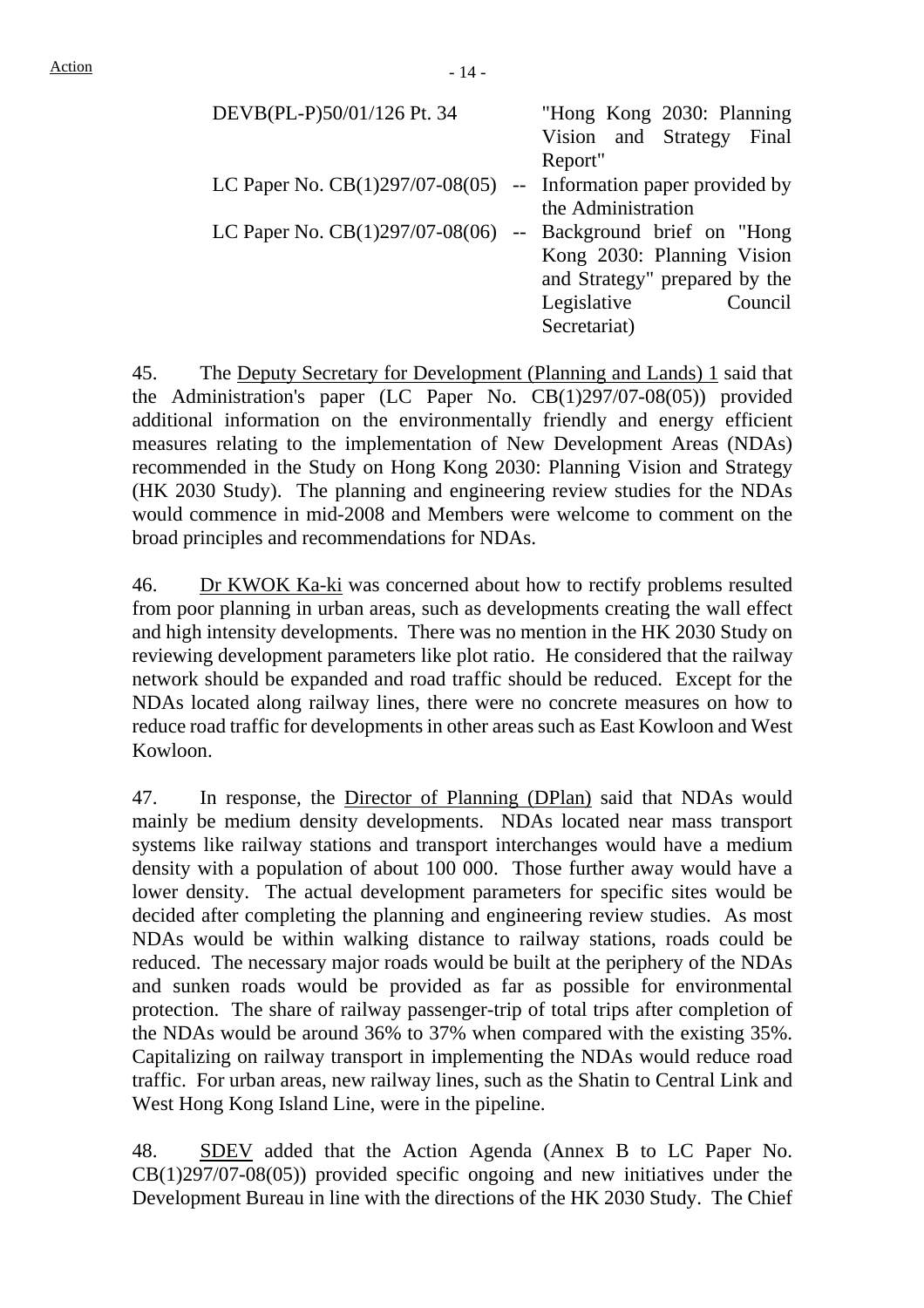Executive's 2007-2008 Policy Address also contained concrete measures that would be implemented. These included review of existing Outline Zoning Plans, review of the intensity of the approved developments at the West Rail Nam Cheong Station and Yuen Long Station and the Hollywood Road Police Married Quarters site development, and implementation of the West Hong Kong Island Line and South Hong Kong Island Line. Although the review of existing Outline Zoning Plans would be a difficult task, as could be seen from a recent judicial review, it would still be one of the priority tasks.

49. Mr Albert CHAN said that he had submitted his views at every stage of the HK 2030 Study. The living of the citizens was of prime importance, but town planning in Hong Kong was often based on administrative convenience rather than the needs of the citizens, as could be witnessed from the planning for Tin Shui Wai and Tung Chung. Apart from formulating strategies for future developments, the HK 2030 Study should have put forward strategic remedial measures to enhance the living standard of existing districts and rectify the deficiencies. The Administration should have a clear action agenda for enhancing every district in the territory and provide a vision on how the districts would be like by 2030.

50. In response, SDEV said that the Administration had been implementing district improvement programmes and greening measures to enhance amenity and the living environment. The Development Bureau was conducting a study on ways to rejuvenate old industrial districts, and other bureaux were considering improvement measures under their portfolios in other districts. The Development Bureau would share with other bureaux Mr Albert CHAN's views on quality living.

51. Noting that each NDA would only accommodate a population of 100 000 to 200 000, Prof Patrick LAU asked how the Administration would accommodate the projected increase in population of 1.6 million by 2030 and how quality of life could be enhanced. He said that the Administration should consider upgrading the densely populated districts and using old industrial districts to accommodate some of the population. The demographic characteristics of the population were also important considerations in planning. As regards enhancing economic competitiveness, he asked whether employment opportunities would be provided in the NDAs.

52. In response, DPlan said that 70% of the increase in population would be absorbed by new towns like Tseung Kwan O and Tung Chung, which had capacity for further development. The Kai Tak Development and urban renewal process would also absorb part of the increase. The remaining 30% increase would be absorbed by NDAs under sustainable development principles. Brown field sites could be recycled if possible. For instance, the fringe areas of industrial districts might be used for residential developments if environmental problems could be resolved. As regards enhancing economic competitiveness, the crux was to ensure that there was enough land to accommodate economic activities to generate employment opportunities.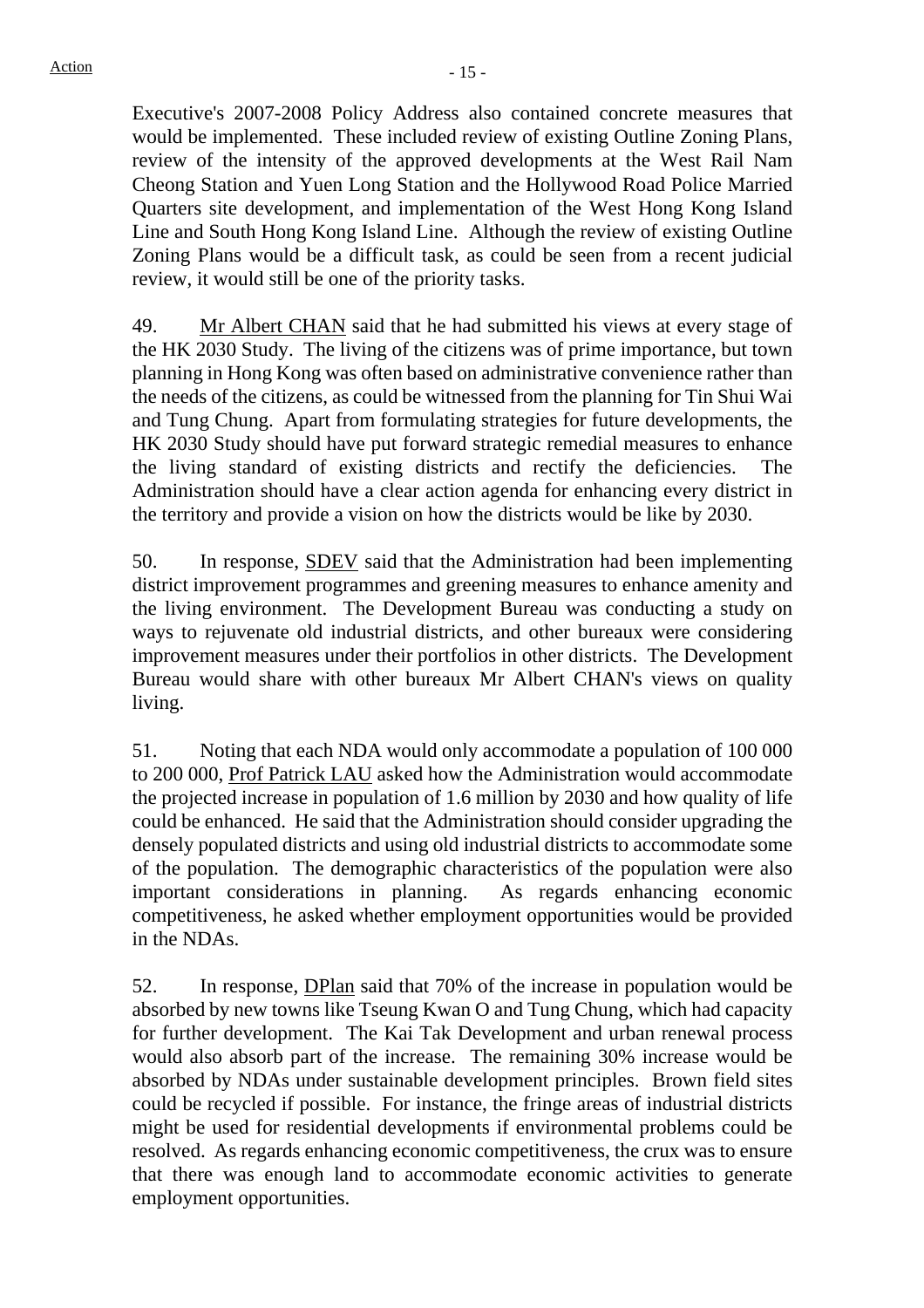53. Mr LEE Wing-tat pointed out that there was community consensus on reducing the development intensity in urban areas and building height of waterfront areas. In order to better utilize land in the New Territories, a medium plot ratio could be adopted. As the Administration had not mentioned enhancement measures relating to container open storage uses in the rural areas, he could not see how quality life could be achieved if container storage areas were right next to residential sites. Relocating container open storage uses to Shenzhen might be a long-term solution. Town planning blunders like excessive development density in Tseung Kwan O and homogeneity in Tin Shui Wai should not recur in the NDAs. He also expressed concern on the scale of the planned public rental housing developments near Anderson Road. As regards leisure and cultural facilities, he considered that those facilities should be dispersed so that residents in the New Territories could readily benefit from those facilities.

54. In response, DPlan said that because of customs and taxation reasons, many container open storage uses were set up in Hong Kong in the past. However, the forecast was that they would gradually be relocated to the Mainland in future. Over the past few years, there had been zero growth in container open storage in the rural areas in Hong Kong. The Administration would consider consolidating dispersed container open storage uses into well-organized container back-up or storage zones at Ping Che/Ta Kwu Ling or Hung Shui Kiu, at locations far away from residential sites. For the NDAs, there would be an appropriate mix of public rental housing and private housing developments.

55. In response to the Chairman's enquiry on the measures through which rural areas would be enhanced, DPlan explained that the Administration would capitalize on the development of NDAs to upgrade the living standard and living environment of rural areas near the NDAs. There would be enhancements in infrastructure, water and electricity supplies, drainage and amenity.

56. Miss CHAN Yuen-han considered that good town planning should provide a place for people to dwelt in and live. For the Kai Tak Development, there should be preservation of water bodies and monuments, as well as creation of employment opportunities. She criticized that the Kai Tak Development would be surrounded by roads with poor connectivity with neighbouring old districts. The Administration should promote walking rather than emphasizing roads in planning. As regards adaptive re-use of old industrial buildings, she suggested that they could be used for housing the creative industries at low rentals. The Administration should adopt a new thinking in town planning.

57. In response, DPlan said that the Administration would adopt new concepts in planning for the Grid Neighbourhood residential area in the Kai Tak Development. Although some district distributers would be necessary, roads would be kept to a minimum and built as sunken roads as far as possible. The Administration had all along been promoting walking, as could be demonstrated